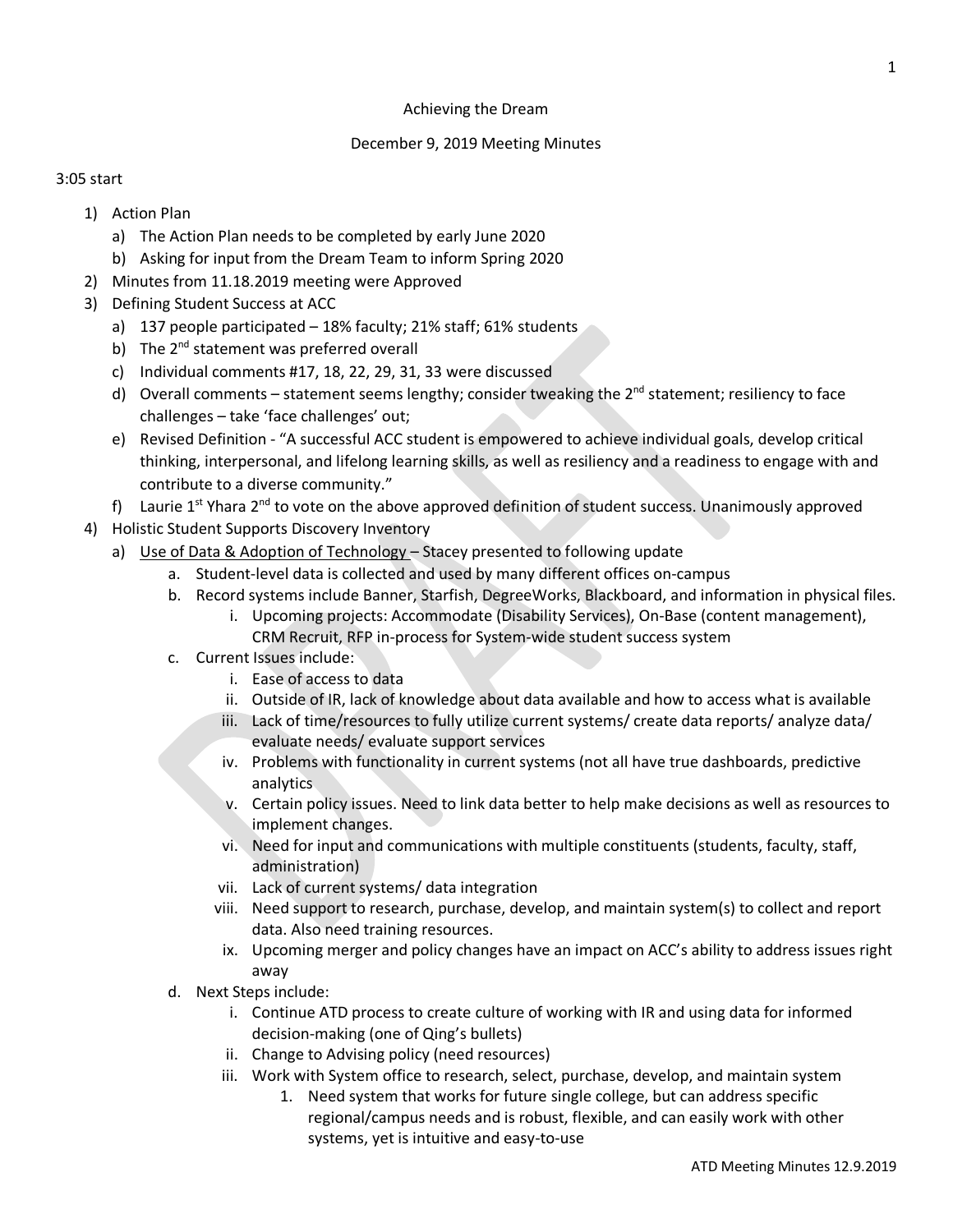- 2. Need resources to do this as well as to train users.
- e. Themes Ease of access to data; lack of knowledge of what data is available and where to find it; lack of time and resources to utilize data we currently have; need to evaluate our support systems; issues with DegreeWorks and its accuracy and ease of use; Blackboard and grade entry and recording; Policy – i.e., midterm grades are not required; Advising – not mandatory and limited ability to collect data when students don't show up
- f. Upcoming consolidation may influence what technology we adapt and utilize; training resources are needed to get everyone using the technology
- g. A question on the reliability of self-reported data was raised in regards to whether this issue been discussed? Is it part of CRM Recruit? There is no mandatory advising and so there is limited ability to track when students change their minds in regards to major or overall goals?
- h. Resources to maintain the technology need to be in place or planned for.
- i. Data dashboards what are the options, how are they used and maintained; need resources to support them; training people to use the dashboard so it is useful
- j. CRM Advise was purchased a while ago by the System Office but is not used; each campus seems to be utilizing their preferred software to address local resources and needs
- k. Predictive Analytics not currently in place at ACC or in the System
- l. Consider recommendations from ATD 'best practices' and what resources we have available here at ACC and what is supported by Administration
- b) Integration of Student Supports and Success Strategies Tim reported
	- a. Tutoring 1 on 1 or small groups; professional tutors; 45 minute individual appointments per week; referrals from instructors via Starfish most of the time; Disability Services also makes referrals; embedded tutors in ENG\*101S and self-paced math classes;
		- i. Issues with current model tutoring is not required; tutoring is up to the student; many students feel a higher level of support that they received in the past; tutoring is limited to classes that students are enrolled in at ACC rather than in classes they are taking at other campuses – resource limitations, tutors aren't familiar with instructors at other campuses; no group study space available on campus; tutoring center was moved to the library and both locations lost physical space
		- ii. Ideal Design more space and resources needed; designated math and writing labs for small group instruction and individual tutoring; dedicated Information Literacy Liberian; create group study space;
		- iii. Other Supports test proctoring is a challenge
		- iv. Counseling Supports not available on campus
		- v. Starfish helps; early connections with disability services;
		- vi. No designated committee for faculty and staff support to train people on issues related to tutoring and disability services
		- vii. Move Deb's office to the middle with windows to the two spaces on each side as a quick fix – test proctoring monitoring with cameras
	- b. Connections to Support we use to have a hub with the front hallway but no hub of late due to plant challenges that ACC is currently dealing with
		- i. Creating a 1-stop space would be ideal
		- ii. Students get connected through New Student Orientation and New Student Workshop, Starfish; classroom visits and FYE classes
		- iii. Need training of faculty and staff for any software that is implemented on campus
		- iv. Getting connected to resources tends to be reactive rather than proactive for students
		- v. Case management and advising would help with handing students off between depts